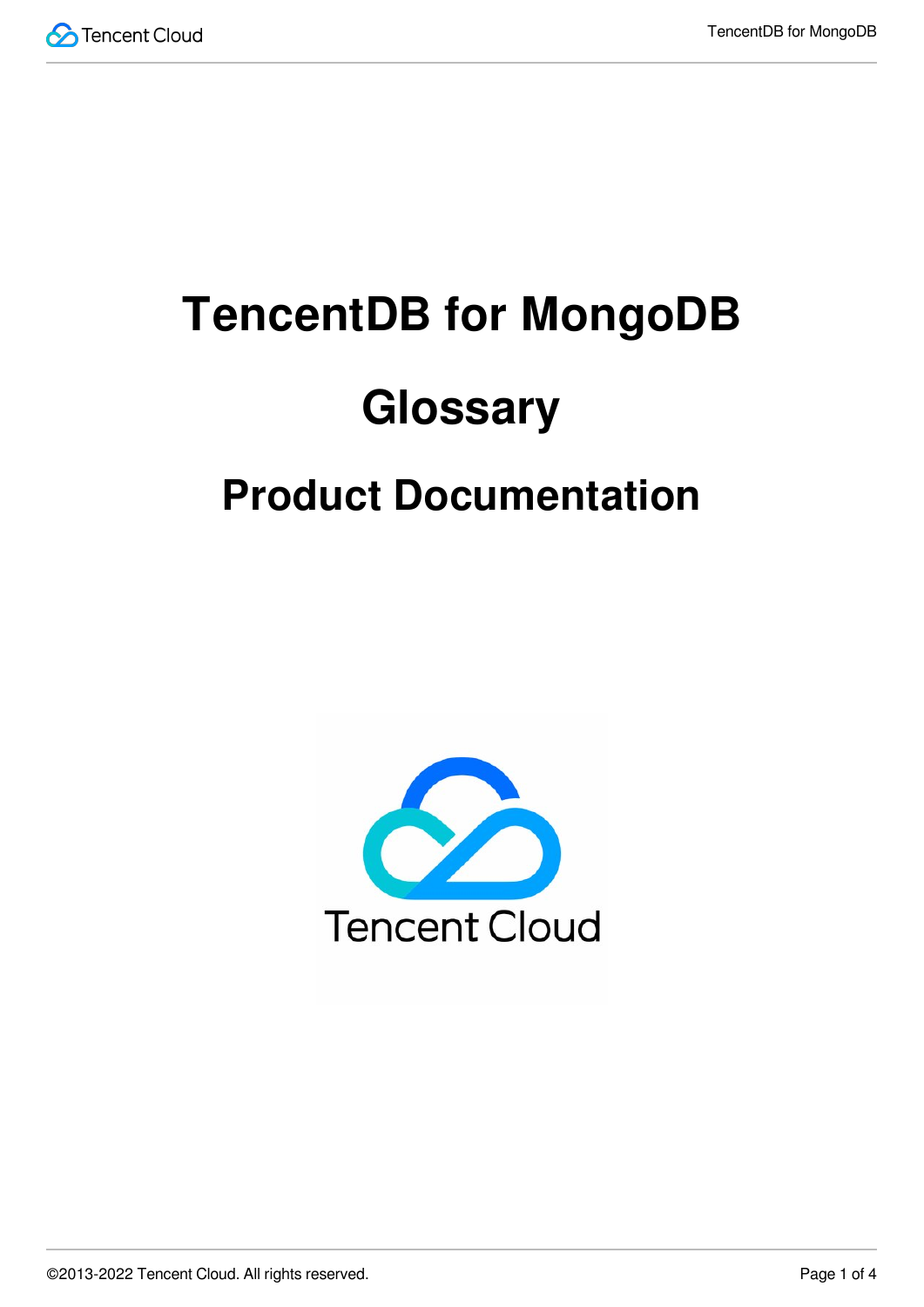

#### Copyright Notice

©2013-2019 Tencent Cloud. All rights reserved.

Copyright in this document is exclusively owned by Tencent Cloud. You must not reproduce, modify, copy or distribute in any way, in whole or in part, the contents of this document without Tencent Cloud's the prior written consent.

Trademark Notice

#### **C** Tencent Cloud

All trademarks associated with Tencent Cloud and its services are owned by Tencent Cloud Computing (Beijing) Company Limited and its affiliated companies. Trademarks of third parties referred to in this document are owned by their respective proprietors.

#### Service Statement

This document is intended to provide users with general information about Tencent Cloud's products and services only and does not form part of Tencent Cloud's terms and conditions. Tencent Cloud's products or services are subject to change. Specific products and services and the standards applicable to them are exclusively provided for in Tencent Cloud's applicable terms and conditions.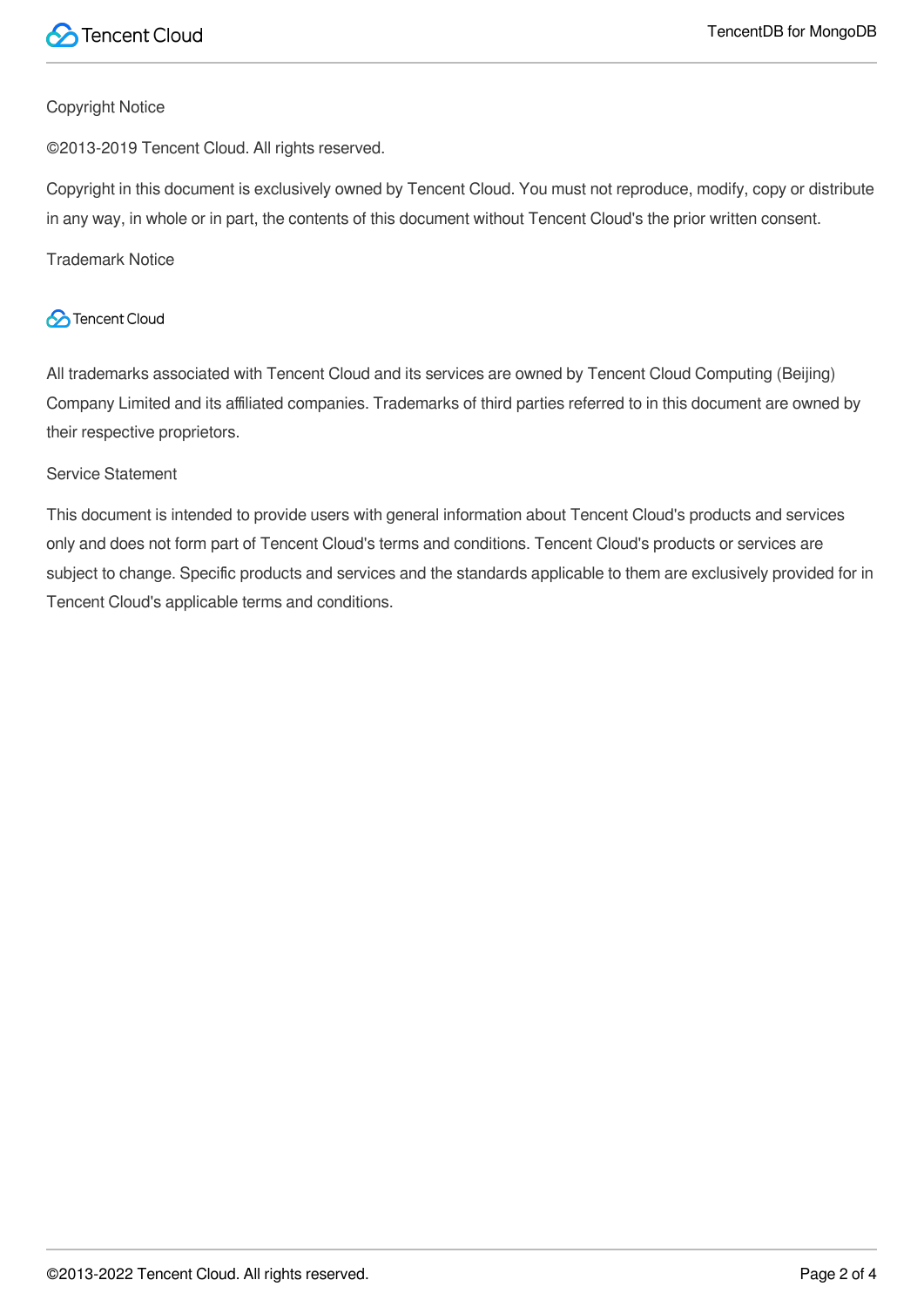# **Glossary**

Last updated:2020-07-14 14:53:19

## **Region**

A region refers to a geographical location where data centers hosted by Tencent Cloud are distributed. Each region has multiple availability zones.

For example, the region of one hosted data center is Beijing, and the availability zone is Beijing Zone 1. The cloud service products in the same region can communicate with each other through a private network, but those in different regions cannot. Thus, it is recommended to choose the region that is closest to your customers to minimize the access latency and improve download speed.

#### **Availability zone**

An availability zone (AZ) is a physical IDC of Tencent Cloud with independent power supply and network resources within a region. AZs are designed to ensure business stability because failures within an AZ are isolated without affecting other AZs within the same region.

#### **Database storage**

Database storage is used to persistently store underlying storage resources of database data and logs.

#### **Number of database connections**

Number of database connections refers to the number of sessions of the client connected to the database instance.

#### **Database migration**

As business changes, the database also needs to be migrated from one environment to another along with application businesses, such as from a local IDC to a cloud platform or from a cloud platform to another one.

#### **Database instance**

A database instance is a standalone database environment running in the cloud as the basic data block in TencentDB, which can contain multiple databases created by database users and can be accessed using the same client tools and applications as those for a standalone database instance.

#### **Database engine**

Database engine is the core service for storing, processing, and protecting data. It allows you to control access permissions and process transactions quickly to meet the requirements of most applications for processing massive amounts of data in corporate scenarios. Database engine is supported by each database instance.

### **TencentDB for MongoDB**